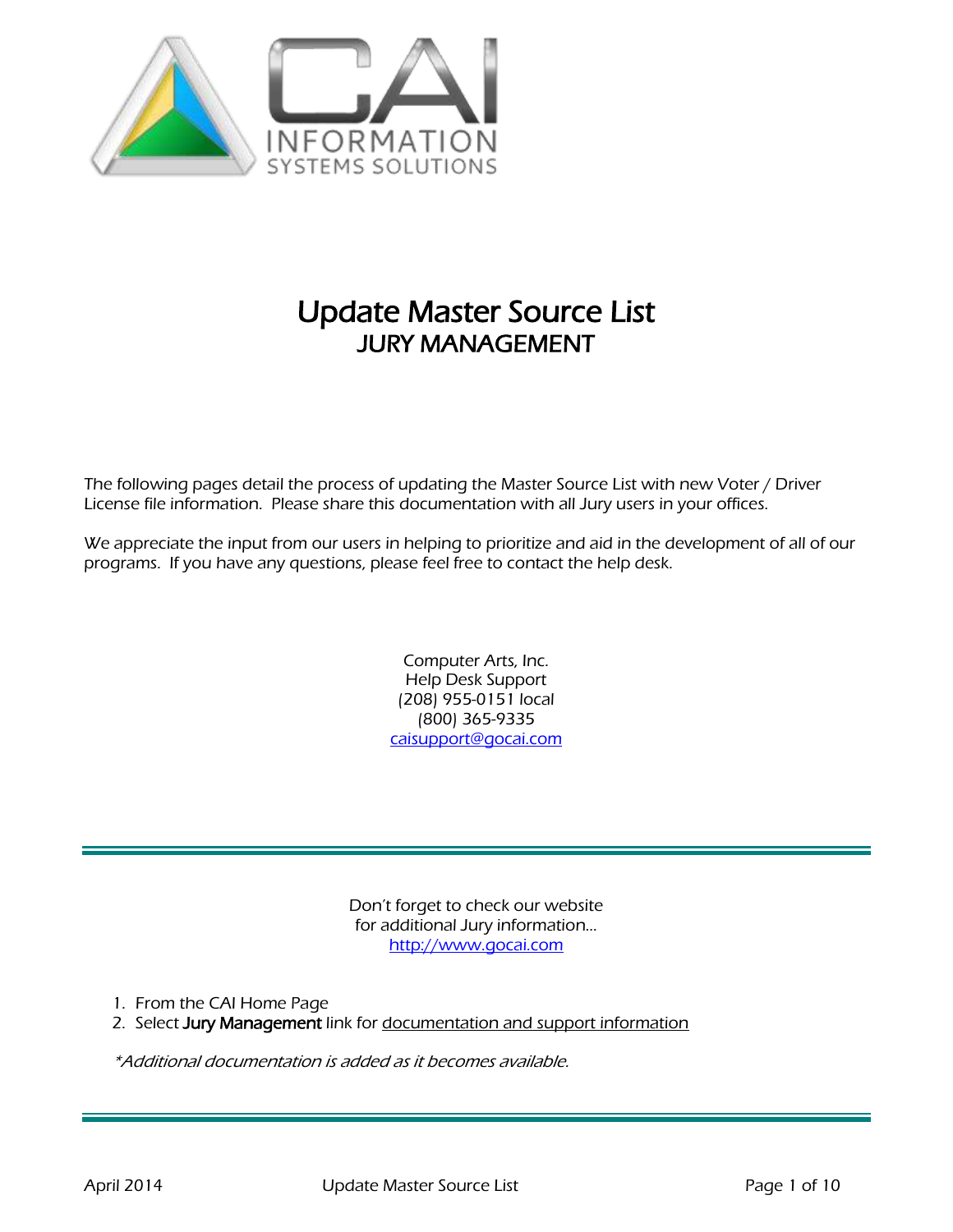# UPDATE VOTER / DRIVER FILES TO MASTER SOURCE LIST

Note: It is very important that the steps in this document are completed in order. The system will not allow a step in this process to be completed out of order.

### Updating Current Year and creating new Control Wheel record

The first thing that needs to be determined is if the update is for a new year or an existing year. If update is for a new year then the 'Current Year' field in the Jury Control File will need to be updated.

To update the year, from the *Jury Control Menu*, choose the **Film Jury Control File** icon from the toolbar and update the 'Current Year' field to the correct year.

| <b>Change Jury Control File</b> |                                                                                                                                                                                                                                                                 |                                                           | $\vert x \vert$ |
|---------------------------------|-----------------------------------------------------------------------------------------------------------------------------------------------------------------------------------------------------------------------------------------------------------------|-----------------------------------------------------------|-----------------|
| County                          | <b>ADAMSON</b>                                                                                                                                                                                                                                                  | Effective Date 11/26/1999                                 | Change          |
| Judicial District #             | 05                                                                                                                                                                                                                                                              | Batch #<br>999                                            | Cancel          |
| Clerk                           | BOBBY JOHNSON                                                                                                                                                                                                                                                   |                                                           | Help            |
| Address <sub>1</sub>            | 555 NORTH SOUTH MAIN                                                                                                                                                                                                                                            |                                                           |                 |
| Address 2                       |                                                                                                                                                                                                                                                                 |                                                           | Refresh         |
| City                            | <b>Business Hours</b><br>MERIDIAN                                                                                                                                                                                                                               |                                                           |                 |
| State                           | $9:00:00$ am<br>Zip 83642-5442                                                                                                                                                                                                                                  |                                                           |                 |
| <b>Business Phone</b>           | Ta<br>(208)543-4422<br>4:30:00 pm                                                                                                                                                                                                                               |                                                           |                 |
| Fax                             | (208)543-0011                                                                                                                                                                                                                                                   |                                                           |                 |
|                                 | Ⅳ Use Scramble Field on Pulling Dockets to Replace Drawing of Hopper Tags?<br>□ Default Panel/Docket Jurors to Sort by Name? {If Name sort is not the default, the sort will be by Reporting #}<br>Set Initial Focus to Exemption Code on Master Source Change? | Do you use Mailer Forms?<br>Е<br>Use Auto Signature<br> ⊽ |                 |
| Mileage Rate                    | Base Distance: 30<br>0.450                                                                                                                                                                                                                                      | Disregard Home Phone in Comparison Check<br> ⊽            |                 |
| Service:                        |                                                                                                                                                                                                                                                                 | Disregard Work Phone in Comparison Check<br>⊽             |                 |
|                                 | Half Day Rate within Base Distance<br>5.00                                                                                                                                                                                                                      | Disregard Cell Phone in Comparison Check<br>∣∨            |                 |
|                                 | Half Day Rate outside Base Distance   10.00                                                                                                                                                                                                                     | Disregard Email in Comparison Check<br> ⊽                 |                 |
| Full Day Rate                   | 10.00                                                                                                                                                                                                                                                           | Hide Active Panel Jurors Button<br> ⊽                     |                 |
|                                 |                                                                                                                                                                                                                                                                 | <b>Auto Signature</b>                                     |                 |
| Default Donation Vendor         |                                                                                                                                                                                                                                                                 |                                                           |                 |
| Current Year<br>2014            | ÷<br><b>▽</b> Use CAI Imaging?                                                                                                                                                                                                                                  | <b>Jury / Deputy Commissioner Information</b>             |                 |

After the correct year is entered, from the Jury Control Menu, choose the **D** Jury Master Source Control icon from the toolbar. From the List Jury Master Source Control screen click the Add button.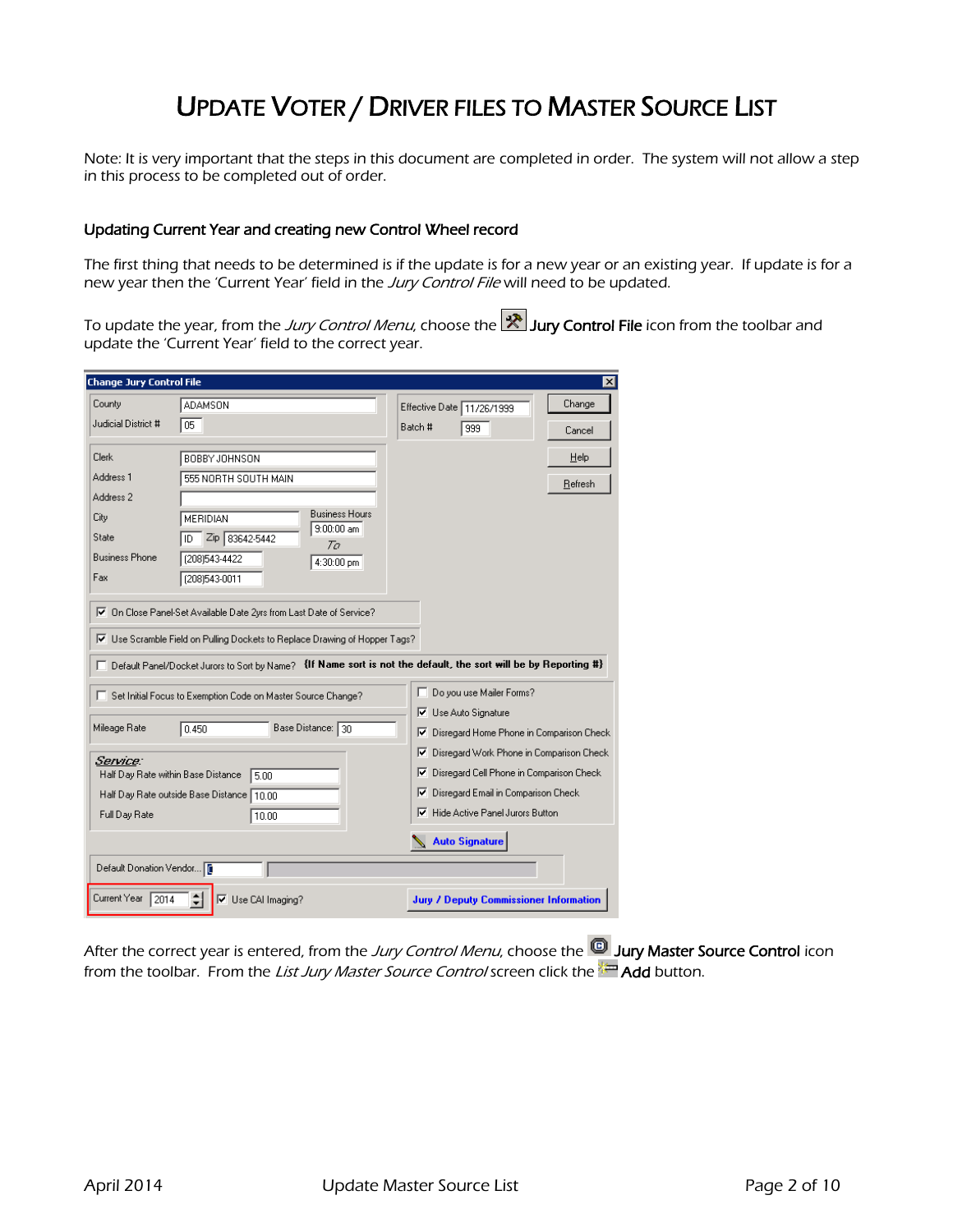|                                       | Jury Control Menu - [List Jury Master Source Control] |                                                      |              |  |  |
|---------------------------------------|-------------------------------------------------------|------------------------------------------------------|--------------|--|--|
| File<br>Process<br>View               | Window<br>Help                                        |                                                      |              |  |  |
| 国<br>⋫<br>ê<br>ΦI                     | 鳳<br>衟<br>⊕<br><b>DUPS</b><br>宿<br>IЉ<br>鼺            | 隭<br>隭<br>Еš                                         | 階            |  |  |
| Control Year                          | <b>Status</b>                                         | Current Wheel                                        | Active Wheel |  |  |
| 2014-4                                | Names Scrambled Completed                             | ш                                                    | ⊡            |  |  |
| 2014-3                                | Duplicates Removed Manually                           |                                                      | ⊽            |  |  |
| 2014-2                                | Master Souce List Updated                             |                                                      | ⊽            |  |  |
| 2014-1                                | Master Souce List Updated                             | ⊽                                                    | ⊽            |  |  |
| 2013-2                                | Driver vs Master Source Complete                      | г                                                    | ⊽            |  |  |
| 2013-1                                | Master Souce List Updated                             |                                                      | ⊽            |  |  |
| 2012-1                                | Waiting to be Processed                               |                                                      | ⊽            |  |  |
| <b>Add Jury Master Source Control</b> |                                                       | ×                                                    |              |  |  |
| Year<br>2014<br><b>Status</b>         | Waiting to be Processed<br>$\frac{3}{\sqrt{2}}$       | $\overline{\text{Add}}$<br>Cancel<br>Help<br>Refresh |              |  |  |

The new Control Wheel will appear at the top of the List Jury Master Source Control screen with a status of 'Waiting to be Processed'.

|                                                                                                               | Jury Control Menu - [List Jury Master Source Control]               |              |                             |               |              |  |  |  |  |  |  |
|---------------------------------------------------------------------------------------------------------------|---------------------------------------------------------------------|--------------|-----------------------------|---------------|--------------|--|--|--|--|--|--|
|                                                                                                               | 옛<br>File<br><b>Process</b><br><b>View</b><br><b>Window</b><br>Help |              |                             |               |              |  |  |  |  |  |  |
| ※ 温 曝  <br>₽<br>国<br>◎清│历│ <mark>翩</mark><br>4<br><b>DUPS</b><br>⊕<br>隭<br>骨<br>P <sub>MS</sub><br>IE.<br>IФШ |                                                                     |              |                             |               |              |  |  |  |  |  |  |
|                                                                                                               |                                                                     | Control Year | Status                      | Current Wheel | Active Wheel |  |  |  |  |  |  |
|                                                                                                               |                                                                     | 2014-5       | Waiting to be Processed     |               | ⊽            |  |  |  |  |  |  |
|                                                                                                               |                                                                     | 2014-4       | Names Scrambled Completed   |               | ⊽            |  |  |  |  |  |  |
|                                                                                                               |                                                                     | 2014-3       | Duplicates Removed Manually |               | ⊽            |  |  |  |  |  |  |
|                                                                                                               |                                                                     | 2014-2       | Master Souce List Updated   |               | ⊽            |  |  |  |  |  |  |

### Importing new Voter records

- Voter file is exported out of the State of Idaho's Election system.
- Contact county Elections Clerk to get a current copy of the file.
- $\bullet$  Put a copy of the exported file on the C:\ drive of PC that will be processing the Jury update.
- Rename the file to voter.txt.

From the *Jury Control Menu*, choose the **AT Voter Master File** icon. To run the process, click the **PM Import Voter from Voter System** icon. New voter file names will be loaded into the system. When process is complete, click **OK**.

| Jury Control Menu - [List Voter Master File]        |           |  |  |  |  |  |  |  |  |  |  |
|-----------------------------------------------------|-----------|--|--|--|--|--|--|--|--|--|--|
| 옛<br>File<br>View Process Window Help               | - [라]     |  |  |  |  |  |  |  |  |  |  |
| Ë<br>Æ<br><b>Import Voter Records</b><br><b>SPA</b> |           |  |  |  |  |  |  |  |  |  |  |
| Full Name                                           | Last Name |  |  |  |  |  |  |  |  |  |  |
|                                                     |           |  |  |  |  |  |  |  |  |  |  |
|                                                     |           |  |  |  |  |  |  |  |  |  |  |
|                                                     |           |  |  |  |  |  |  |  |  |  |  |
|                                                     |           |  |  |  |  |  |  |  |  |  |  |

# Importing new Driver License records

Drivers License file is exported out of the State of Idaho's Department of Transportation database.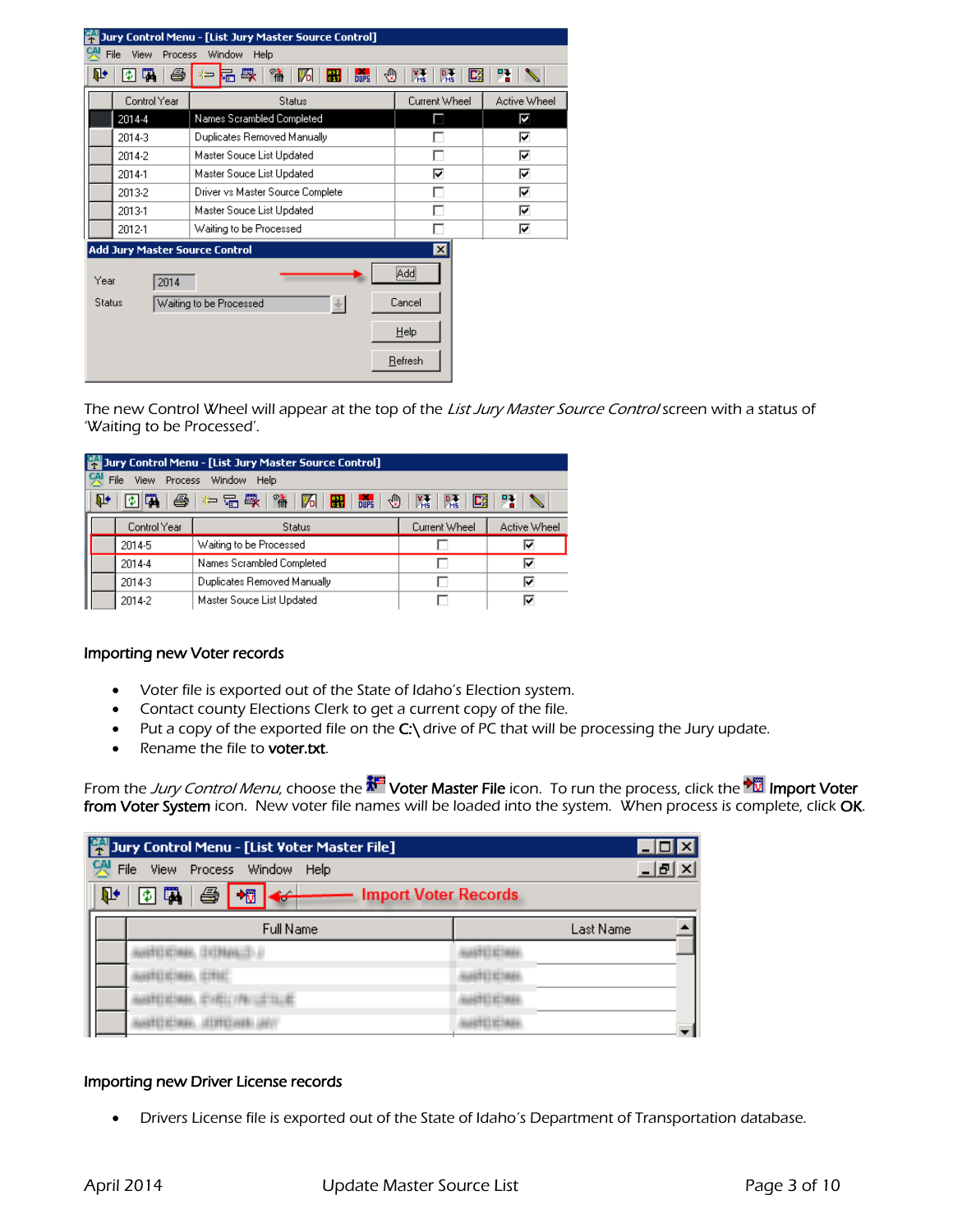- Contact Computer Arts Service Department to get a current copy of the file.
- Put a copy of the exported file on the  $C \setminus$  drive of PC that will be processing the Jury update.
- Rename the file to driver.txt.

From the Jury Control Menu, choose the **Drivers License File** icon. To run the process, click the <sup>D</sup>ull Import Drivers from Department of Transportation File button. New drivers license file names will be loaded into the system. When process is complete, click OK.

| Jury Control Menu - [List Drivers License File]            |           |  |  |  |  |  |  |  |  |  |
|------------------------------------------------------------|-----------|--|--|--|--|--|--|--|--|--|
| 옛<br>File<br>Select<br>View Process Window<br>- 한<br>Help  |           |  |  |  |  |  |  |  |  |  |
| <b>Import Driver Records</b><br>Ë<br>承<br>啼<br>٦<br>$\sim$ |           |  |  |  |  |  |  |  |  |  |
| Full Name                                                  | Last Name |  |  |  |  |  |  |  |  |  |
|                                                            |           |  |  |  |  |  |  |  |  |  |
|                                                            |           |  |  |  |  |  |  |  |  |  |
|                                                            |           |  |  |  |  |  |  |  |  |  |
|                                                            |           |  |  |  |  |  |  |  |  |  |

### \*\*\*OPTIONAL STEP\*\*\*

### Mass remove records with no history from Master Source List.

Warning - this optional process should only be done in conjunction with updating the Master Source List with new Voter / Driver information.

Process will remove all Jurors from the Master Source List that do not have any history. This includes all Jurors that have never served on a Panel or Docket, or have not had any demographic updates made to their file.

From the Jury Control Menu, choose the **D** Jury Master Source Control icon from the toolbar. Highlight Control Select  $\mathbb{R}^{\mathbb{R}}$  Purge Records with No History icon.

#### Jury Control Menu - [List Jury Master Source Control]  $\frac{GM}{C}$  File View Process Window Help **DUPS** ∙® 隭 厩 匨 ⋫ 神品嚴 悕 隅 国国 叠 М  $\mathbf{E}^{\times}_{\times}$ 図 **List Jury Master Source Control** \*\*\*\*\*\*WARNING\*\*\*\*\* You are about Purge Records with No History. Make sure you are ready to import the voters and drivers before doing this process. This will take a while to process. Are you sure you want to continue?



### Get Voter – Drivers files

Process combines new imported Voter and Driver records into one file.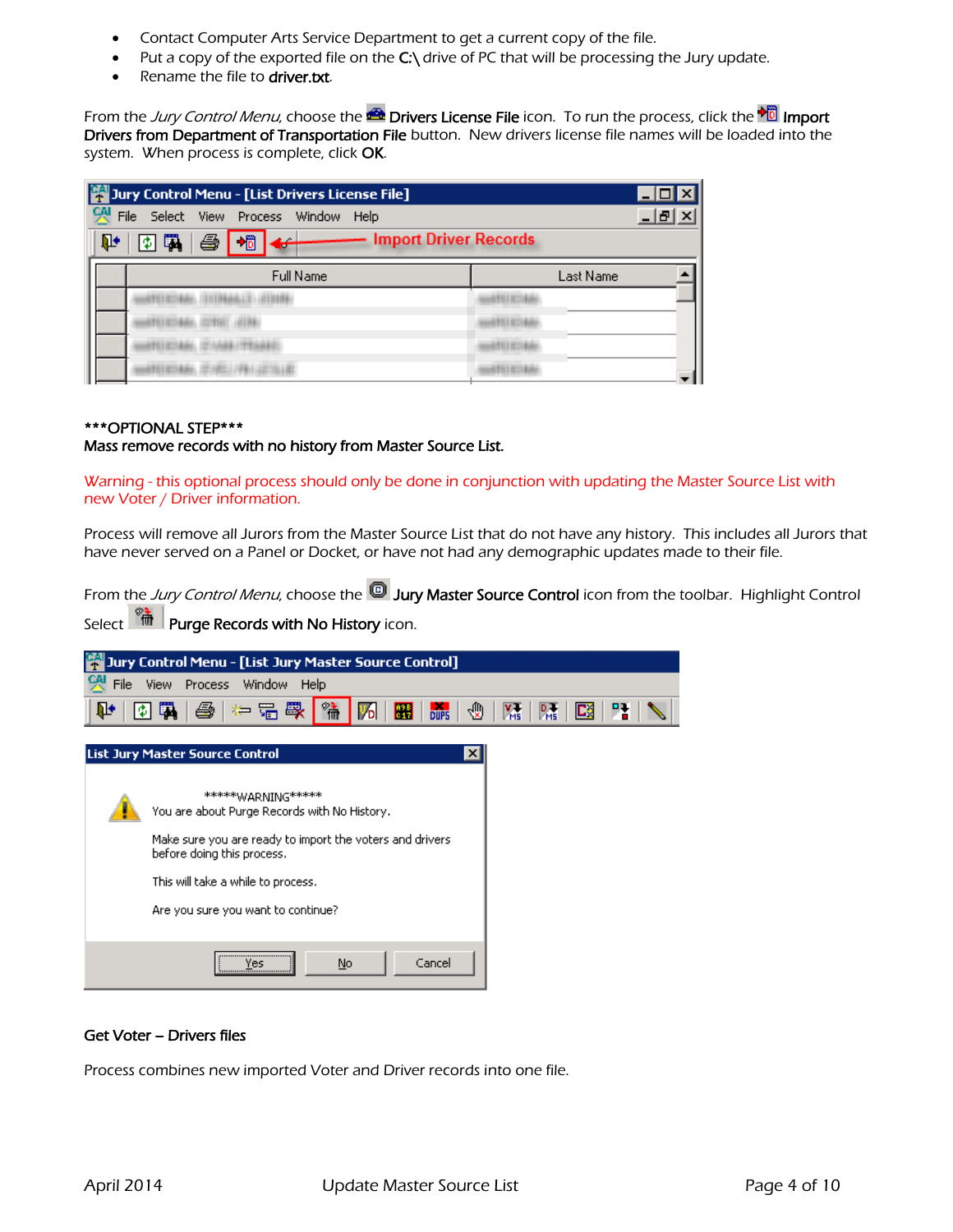From the *Jury Control Menu*, choose the <sup>ILI</sup> Jury Master Source Control icon from the toolbar. Highlight the Control Year and select the  $\mathbb{Z}$  Get Voters - Drivers icon. When process is complete, click OK.

| Jury Control Menu - [List Jury Master Source Control] |                                                                                                                                                                                                                                                                                              |  |  |  |  |  |  |  |  |
|-------------------------------------------------------|----------------------------------------------------------------------------------------------------------------------------------------------------------------------------------------------------------------------------------------------------------------------------------------------|--|--|--|--|--|--|--|--|
| 옛 File View Process Window Help                       |                                                                                                                                                                                                                                                                                              |  |  |  |  |  |  |  |  |
|                                                       | $ \Psi  \otimes \mathbb{R}   \oplus   \Leftrightarrow \mathbb{G}   \mathbb{R}   \, \text{``}\, \overline{ \mathcal{M} } \, \overline{\mathbb{R}   \, \mathbb{R}   \, \mathbb{C}   \, \mathbb{R}   \, \mathbb{R}   \, \overline{\mathbb{C}   \, \mathbb{R}  } \,  \, \overline{\mathbb{C}}  $ |  |  |  |  |  |  |  |  |

### Scramble Names Process

Process scrambles names in newly created file and assigns a unique sequence number to each record on the Voter – Driver file.

From the Jury Control Menu, choose the  $^{\circledR}$  Jury Master Source Control icon from the toolbar. Highlight the Control Year and select the **Stramble Names** icon. When process is complete, click OK.

| Jury Control Menu - [List Jury Master Source Control]                                                                                                                                                                                                                                                                                                                                                                                |  |
|--------------------------------------------------------------------------------------------------------------------------------------------------------------------------------------------------------------------------------------------------------------------------------------------------------------------------------------------------------------------------------------------------------------------------------------|--|
| 옛 File View Process Window Help                                                                                                                                                                                                                                                                                                                                                                                                      |  |
| $ \mathbf{P}^{\star}  \mathbf{D}^{\star} \mathbf{B}  \mathbf{B}^{\star} \mathbf{B}^{\star} \mathbf{E}^{\star} \mathbf{B}^{\star} \mathbf{B}^{\star} \mathbf{B}^{\star} \mathbf{B}^{\star} \mathbf{B}^{\star} \mathbf{B}^{\star} \mathbf{B}^{\star} \mathbf{B}^{\star} \mathbf{B}^{\star} \mathbf{A}^{\star} \mathbf{A}^{\star} \mathbf{A}^{\star} \mathbf{A}^{\star} \mathbf{A}^{\star} \mathbf{A}^{\star} \mathbf{A}^{\star} \math$ |  |

# Remove Duplicates

Process compares all names on the Voter – Driver file and system removes any duplicates based on specific criteria that determine if the record is a duplicate.

From the Jury Control Menu, choose the **D** Jury Master Source Control icon from the toolbar. Highlight the Control Year and select the DIF Remove Duplicates icon.

| Jury Control Menu - [List Jury Master Source Control]                                                                                                                                           |  |
|-------------------------------------------------------------------------------------------------------------------------------------------------------------------------------------------------|--|
| 옛 File View Process Window Help                                                                                                                                                                 |  |
| $ \Psi  \Phi \mathbf{R} \oplus \leftarrow \mathbb{G}\oplus \mathbb{R} \mathbb{A} \mathbf{R} \mathbf{R} \mathbf{R} \Phi \mathbf{R} \Phi \mathbf{R} \mathbf{R} \mathbf{R} \mathbf{R} \mathbf{R} $ |  |

Select all of the options with a checkmark and click **Process** button.

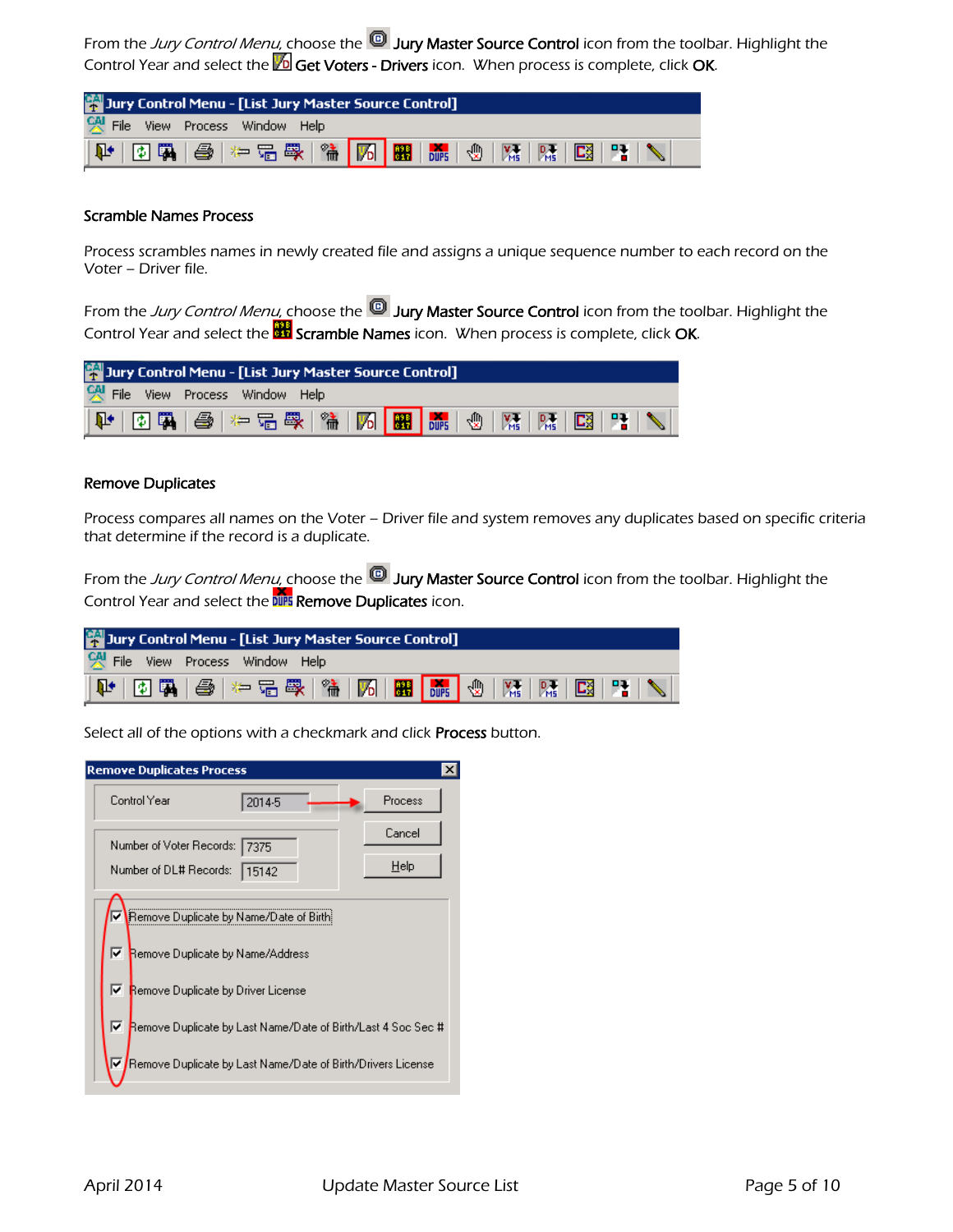### Manually Remove Duplicates

Process allows user to print a report and find any remaining duplicates that the system did not remove and remove them manually.

From the Jury Control Menu, choose the  $^{\circledR}$  Jury Master Source Control icon from the toolbar. Highlight the Control Year and select the **Print Reports** icon.

| <b>79</b> Jury Control Menu - [List Jury Master Source Control] |                                 |  |  |  |  |  |  |  |  |
|-----------------------------------------------------------------|---------------------------------|--|--|--|--|--|--|--|--|
|                                                                 | 옛 File View Process Window Help |  |  |  |  |  |  |  |  |
|                                                                 |                                 |  |  |  |  |  |  |  |  |

Select and print the Jury Master Source List (JY301) report. On the report filter select the following options.

| Default Filter For:JURY MASTER SOURCE LIST                   |                                     | Ixl     |
|--------------------------------------------------------------|-------------------------------------|---------|
| Current Year                                                 | Select Different Year/Seq           | 0K.     |
| Sequence # $\sqrt{5}$<br>Year<br>2014                        |                                     | Cancel  |
| <b>Select Year and Sequence Number</b><br>Selection Criteria |                                     | $He$ lp |
| Duplicate<br>Active                                          | <b>Change selection to 'Active'</b> |         |
| Sart By:<br>Name                                             | <b>Sort by Name</b>                 |         |
| C Soc Sec # - Name - Birth Date                              |                                     |         |
| Birth Date - Name - Soc Sec #<br>О                           |                                     |         |
| Drivers License<br>City<br>K. J                              | Source<br><b>Leave Source Blank</b> |         |

Look at each person on the report and it will tell you which file the name came in from (Voter or Driver) and demographic information. If a duplicate is found on the report, mark the person and the name will need to be removed manually from the Manually Remove Duplicates screen.

| 04/25/2014 | 14:02:22                      | JY301       |  | COMPUTER ARTS, INC. - CAIDATA |                |  |  |  |  |                 | <b>ADAMSON COUNTY</b> |  |  |  |             |  |           |  |  |                  | PAGE 1            |  |
|------------|-------------------------------|-------------|--|-------------------------------|----------------|--|--|--|--|-----------------|-----------------------|--|--|--|-------------|--|-----------|--|--|------------------|-------------------|--|
|            |                               | <b>JURY</b> |  | MASTER FILE SOURCE PROOF LIST |                |  |  |  |  |                 |                       |  |  |  |             |  |           |  |  |                  |                   |  |
|            | SELECTION: Duplicate = 1      |             |  |                               |                |  |  |  |  |                 |                       |  |  |  |             |  |           |  |  |                  |                   |  |
|            | SORTED BY: Name               |             |  |                               |                |  |  |  |  |                 |                       |  |  |  |             |  |           |  |  |                  |                   |  |
|            | STATUS: Both Voter and Driver |             |  |                               |                |  |  |  |  |                 |                       |  |  |  |             |  |           |  |  |                  |                   |  |
|            |                               |             |  |                               |                |  |  |  |  |                 |                       |  |  |  |             |  |           |  |  |                  |                   |  |
| D/V Name   |                               |             |  |                               | Street Address |  |  |  |  | Mailing Address |                       |  |  |  | Sec Sec No. |  | DL Number |  |  | <b>Birthdate</b> | City of Recidence |  |
|            |                               |             |  |                               |                |  |  |  |  |                 |                       |  |  |  |             |  |           |  |  |                  |                   |  |
|            | L DONALD J                    |             |  |                               |                |  |  |  |  |                 |                       |  |  |  |             |  |           |  |  |                  |                   |  |
|            |                               |             |  |                               |                |  |  |  |  |                 |                       |  |  |  |             |  |           |  |  |                  |                   |  |
|            | LERIC                         |             |  |                               |                |  |  |  |  |                 |                       |  |  |  |             |  |           |  |  |                  |                   |  |
|            | EVELYW LESLIE                 |             |  |                               |                |  |  |  |  |                 |                       |  |  |  |             |  |           |  |  |                  |                   |  |
|            | JESIKA REJEAN                 |             |  |                               |                |  |  |  |  |                 |                       |  |  |  |             |  |           |  |  |                  |                   |  |
|            |                               |             |  |                               |                |  |  |  |  |                 |                       |  |  |  |             |  |           |  |  |                  |                   |  |
|            | VAL WAGR OL                   |             |  |                               |                |  |  |  |  |                 |                       |  |  |  |             |  |           |  |  |                  |                   |  |
|            | RON J.<br><b>EVAN FRANS</b>   |             |  |                               |                |  |  |  |  |                 |                       |  |  |  |             |  |           |  |  |                  |                   |  |

To manually remove duplicate names that are found on the Jury Master Source List report, from the Jury Control Menu, choose the **D** Jury Master Source Control icon from the toolbar. Highlight the Control Year and select the ₩ Manually Remove Duplicates icon.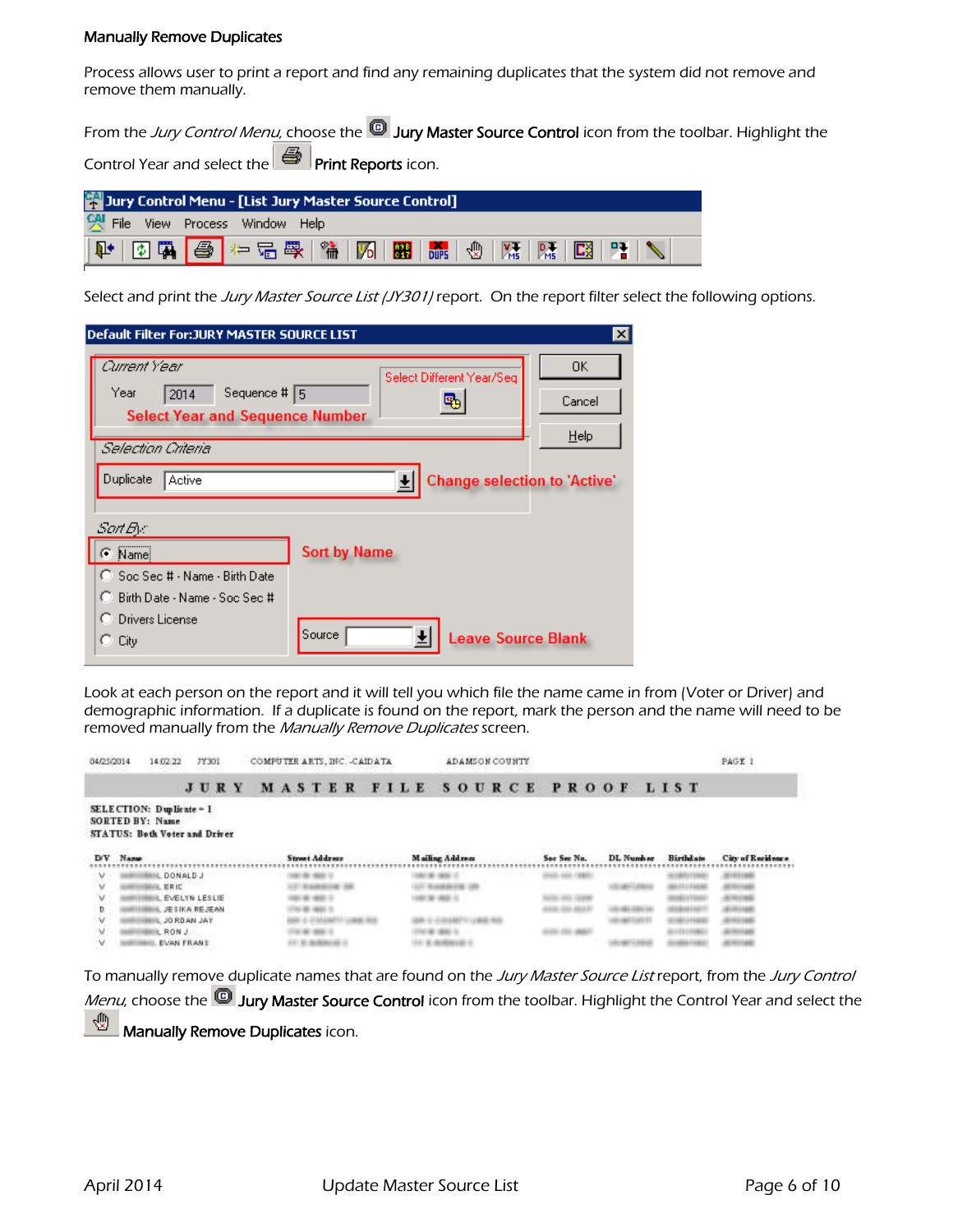| Jury Control Menu - [List Jury Master Source Control]                                               |  |
|-----------------------------------------------------------------------------------------------------|--|
| 어 File View Process Window Help                                                                     |  |
| $ \Psi $ 0 5 $ \Phi $ + 5 4 $ \Psi $ 16 $ \mathbf{E} $ . The $ \Phi $ in $ \Phi $ in $ \mathbf{E} $ |  |

Manually remove the duplicate record by highlighting the Driver or Voter record with the least amount of information and click the Manually Remove Duplicates button. Change Duplicate Status to Removed Manually. Multiple records can be removed at one time by highlighting multiple records and clicking the Mass Remove button.

Note: Names highlighted in yellow were automatically removed by the system and cannot be removed again.

| { Records that cannot be Manually Removed are in [ [ [ [ ]] |                 |                              |                          |        |                                  |       |             |
|-------------------------------------------------------------|-----------------|------------------------------|--------------------------|--------|----------------------------------|-------|-------------|
| Name                                                        | SSN Last 4      | <b>Birth Date</b>            | Drivers License          | Source | Duplicate                        |       | Done        |
| H41238-121103                                               | <b>ROBERT</b>   | <b><i>ASI/HANG FRAME</i></b> |                          | Voter  | Active                           | (OOC  |             |
| <br>1911-1-2021 - 1911-2020                                 | <b>STREET</b>   | <b>NUMBER</b>                | 州口崎田町山上                  | Driver | Removed Name DOB                 |       | Cancel      |
| ANNIHAN HIN                                                 |                 | <b>BUTTY FORE</b>            | HEARTTINGS               | Voter  | Active                           |       | Refresh     |
| resumed to a state and a                                    | <b>BIERRE</b>   | <b>THE FELL FARME</b>        | Altower Front            | Driver | <b>Removed Drivers License</b>   |       |             |
|                                                             | <b>BETWEEN</b>  | <b>NEUMBERHINE</b>           | <b>HOLANDY PUBLIC</b>    | Driver | <b>Removed Drivers License</b>   |       | Search      |
| WHITH THE RESERVE                                           | lanm.           | mention Financi              |                          | Voter  | Active                           | (000  | Mass Remove |
|                                                             | <b>ULUR</b>     | <b><i>MAINED FINANCE</i></b> | <b>HOWEEBYLIN</b>        | Driver | <b>Removed Name DOB</b>          |       |             |
| mineship, alconomistante                                    | <b>BUTTER</b>   | atturbas Francis             | After Am Phone:          | Driver | Active                           |       |             |
| alliance (interesting                                       |                 | UD/NU FINIE                  | <b>HEARTERERS</b>        | Voter  | Active                           |       |             |
|                                                             | 前市              | <b>Brunhite Frame</b>        | Nitario - Jim B          | Driver | Removed Name DOB                 |       |             |
| <b>SHALLER HIRLS</b>                                        | <b>HERE!!!</b>  | <b>WANTED FOREST</b>         |                          | Voter  | Active                           |       |             |
|                                                             | 市町市             | <b>The Financial</b>         | <b>Afterbir FRIGHT</b>   | Driver | Removed Last Name DOB Last 4 SSN |       |             |
| <b>UNIVERSITY ORDER PRODUCT</b>                             |                 | <b><i>REVING FING.</i></b>   | <b>HEARY TIME</b>        | Voter  | Active                           |       |             |
| WHITE do the erate                                          | 1681            | <b>ORIGEN FIDER</b>          | <b>ATLANTARITA</b>       | Driver | Active                           |       |             |
| MARINE MATTERS                                              | <b>Halls</b>    | <b>ALCOHOL: FIXMEN</b>       | HEARLY RHY               | Driver | Active                           |       |             |
| <b>MARINE AND ARRIVE</b>                                    | <b>TERRITO</b>  | 情報資源計算加盟                     |                          | Voter  | Active                           |       |             |
| <b>CARD IN START TO</b>                                     | <b>tart to</b>  | HALLMAN FILMON               | <b>HYDAMY FRAME</b>      | Driver | Removed Name DOB                 |       |             |
| NO INTERNATIONAL                                            | 画面              | History Harry                | 市场通用和运营                  | Driver | Active                           |       |             |
| ALCOHOL: 000-188-201-22                                     | TOLK            | <b>BURNING</b>               | NUMBER                   | Driver | Active                           |       |             |
| minime. Alliano cilesome-                                   | of Ref          | <b>BTD FINE FORMS</b>        | <b>Milan Pincciff</b>    | Driver | Active                           |       |             |
| 61100-1120-1221-1222-2                                      | <b>SERIES</b>   | <b>ULLIVIAL FIXETT</b>       | <b>HEATHAMM</b>          | Driver | Active                           |       |             |
|                                                             |                 | <b>BTA/DM-FITTEE:</b>        | <b>NEDMONDIAL</b>        | Voter  | Active                           |       |             |
|                                                             | <b>HIRECE</b>   | <b><i>MAILBARHA</i></b>      | <b>HTMHHMMM</b>          | Driver | Removed Name DOB                 |       |             |
| economicano di continuario.                                 | <b>Turrent</b>  | ary Fite From                | <b>MATTERS</b>           | Driver | Active                           |       |             |
| <b>CAN METER / MATOR CAN ATEN</b>                           | <b>HIGH</b>     | <b>HAFWERING</b>             | TOUS LANDS I VID         | Voter  | Active                           | [208] |             |
| $169.1441 \cdot 114411 \cdot 11441$                         | <b>OFFICIAL</b> | <b>This Final From E</b>     | 的名声正面                    | Driver | Removed Name DOB                 |       |             |
| pas triziciamente infiniti                                  | <b>HALLIE</b>   | MARINA FINERS                | more i sur corra.        | Driver | Active                           |       |             |
|                                                             | 取消样             | <b>NTU FRU FITHER</b>        | <b>NOTEHROTER REPORT</b> | Driver | Permanent Exempt System Code     |       |             |
| HALL BRAIN TALLS                                            | 178011          | <b>HULLISH FINISH</b>        | <b>STEARTH EFFERT</b>    | Driver | Active                           |       |             |

| Manually Remove Duplicate |               |                                   | $\vert \mathbf{x} \vert$ |
|---------------------------|---------------|-----------------------------------|--------------------------|
| ELG Seq #                 | 2249          | Duplicate Status Removed Manually | Change                   |
| Last Name                 |               |                                   | Cancel                   |
| <b>First Name</b>         | <b>DONALD</b> |                                   |                          |
| Middle                    |               |                                   | Help                     |
| Suffix                    |               |                                   | Refresh                  |
| Drivers License           |               |                                   | Cancel All               |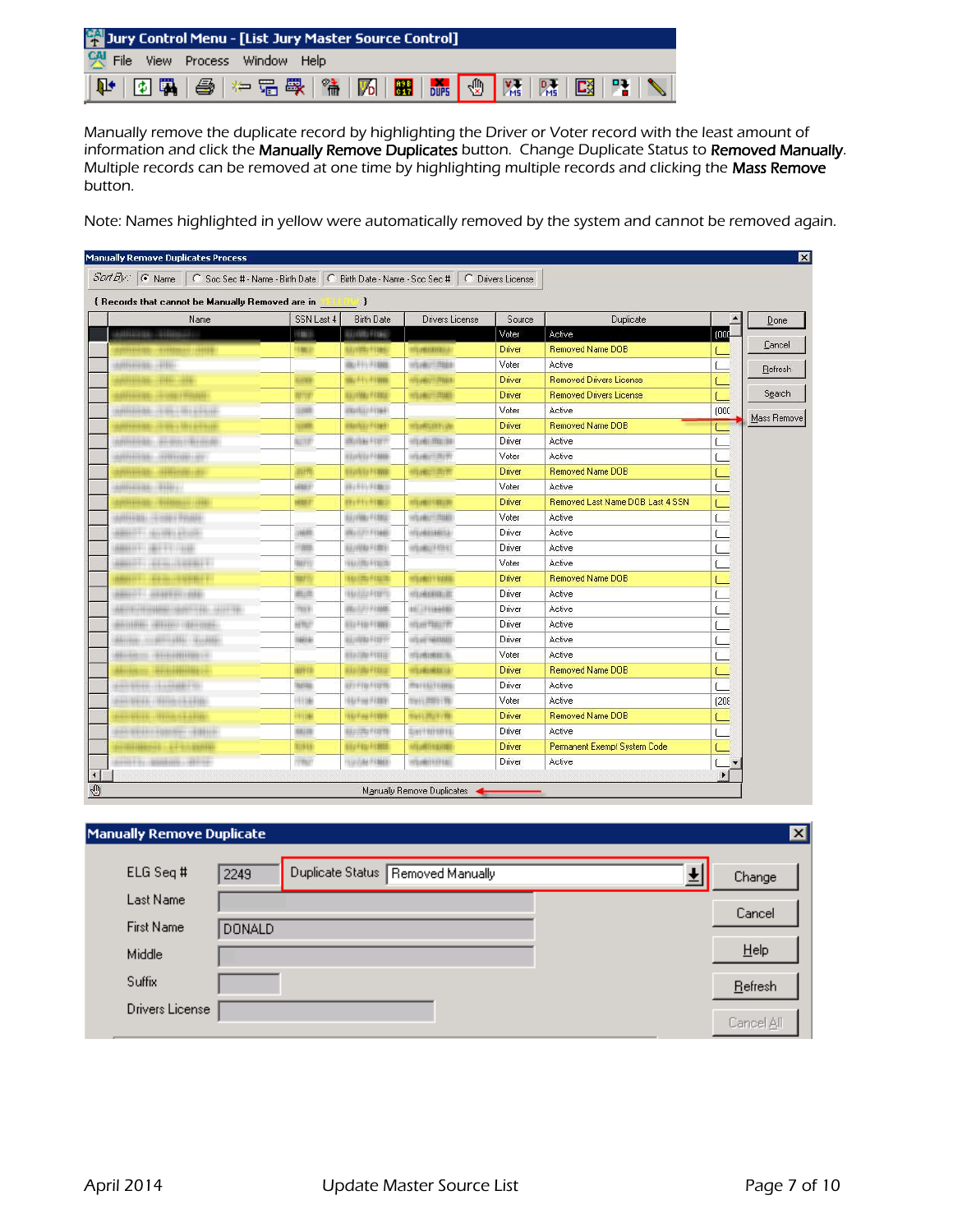## Compare Voter file records against current Master Source List records

Process takes all remaining Voter file names and compares them with the information that is currently in the Master Source List. If the system does not find any changes, it will leave what is currently in the Master Source list alone. If the system does find a change in demographic information, it will mark the record so that it can be manually compared with what is currently in the Master Source List.

From the Jury Control Menu, choose the **UU** Jury Master Source Control icon from the toolbar. Highlight the Control Year and select the Process Voters -vs- Master Source List icon. When process is complete, click OK.

| Jury Control Menu - [List Jury Master Source Control]                                                                                                                                                                                                                                                                                                                                                                                |  |
|--------------------------------------------------------------------------------------------------------------------------------------------------------------------------------------------------------------------------------------------------------------------------------------------------------------------------------------------------------------------------------------------------------------------------------------|--|
| 옛 File View Process Window Help                                                                                                                                                                                                                                                                                                                                                                                                      |  |
| $ \mathbf{P}^{\star}  \mathbf{D}^{\star} \mathbf{R}  \mathbf{B}^{\star} \mathbf{B}^{\star} \mathbf{B}^{\star} \mathbf{B}^{\star} \mathbf{B}^{\star} \mathbf{B}^{\star} \mathbf{B}^{\star} \mathbf{B}^{\star} \mathbf{B}^{\star} \mathbf{B}^{\star} \mathbf{B}^{\star} \mathbf{B}^{\star} \mathbf{B}^{\star} \mathbf{B}^{\star} \mathbf{B}^{\star} \mathbf{B}^{\star} \mathbf{B}^{\star} \mathbf{B}^{\star} \mathbf{B}^{\star} \math$ |  |

### Compare Driver file records against current Master Source List records

Process takes all remaining Driver file names and compares them with the information that is currently in the Master Source List. If the system does not find any changes, it will leave what is currently in the Master Source list alone. If the system does find a change in demographic information, it will mark the record so that it can be manually compared with what is currently in the Master Source List.

From the Jury Control Menu, choose the **D** Jury Master Source Control icon from the toolbar. Highlight the Control Year and select the **Process Drivers -vs- Master Source List** icon. When process is complete, click **OK**.

| 图 Jury Control Menu - [List Jury Master Source Control]                                                                                                                                                                           |
|-----------------------------------------------------------------------------------------------------------------------------------------------------------------------------------------------------------------------------------|
| 옛 File View Process Window Help                                                                                                                                                                                                   |
| $ \Psi $ 04,45   2010,500   2020   2020   2020   2020   2020   2020   2020   2020   2020   2020   2020   2020   2020   2020   2020   2020   2020   2020   2020   2020   2020   2020   2020   2020   2020   2020   2020   2020   2 |

### Manually compare Voter / Driver records with changes against current Master Source List records

Process of manually comparing records from the new Voter / Driver files that have different demographic information than the current Master Source List record. All accepted records will overwrite existing information in the current Master Source List. All overwritten demographic information can be found in Jurors History or Juror Name / Address History on the Master Source List screen.

From the Jury Control Menu, choose the  $^{\circledR}$  Jury Master Source Control icon from the toolbar. Highlight the Control Year and select the **Process Records with Changes against Master Source List** icon.

| Jury Control Menu - [List Jury Master Source Control]                                                                                                                                                                                                                                                                                                                                                                                                                              |  |
|------------------------------------------------------------------------------------------------------------------------------------------------------------------------------------------------------------------------------------------------------------------------------------------------------------------------------------------------------------------------------------------------------------------------------------------------------------------------------------|--|
| 옛 File View Process Window Help                                                                                                                                                                                                                                                                                                                                                                                                                                                    |  |
| $ \mathbf{P} \otimes\mathbf{R} \otimes \mathbf{R} \otimes \mathbf{R} \otimes \mathbf{R} \otimes \mathbf{R} \otimes \mathbf{R} \otimes \mathbf{R} \otimes \mathbf{R} \otimes \mathbf{R} \otimes \mathbf{R} \otimes \mathbf{R} \otimes \mathbf{R} \otimes \mathbf{R} \otimes \mathbf{R} \otimes \mathbf{R} \otimes \mathbf{R} \otimes \mathbf{R} \otimes \mathbf{R} \otimes \mathbf{R} \otimes \mathbf{R} \otimes \mathbf{R} \otimes \mathbf{R} \otimes \mathbf{R} \otimes \mathbf{$ |  |

The following screen lists any Voter / Driver records that have changes vs. the current Master Source List records.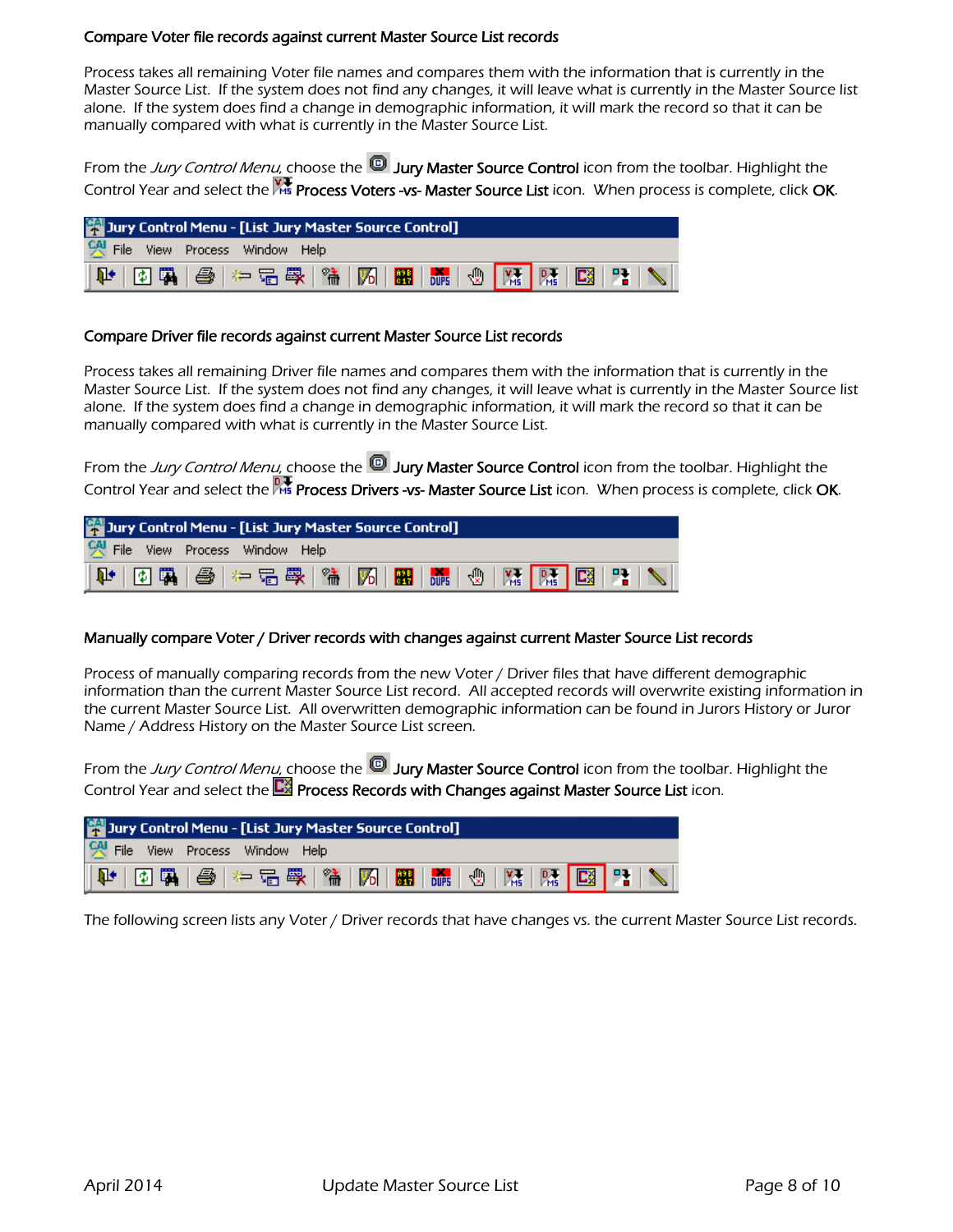| File Select View Window Help<br>日中四の生<br>p.                   |                  |                       | $  $ $f$ $ $ $\times$       |
|---------------------------------------------------------------|------------------|-----------------------|-----------------------------|
| ** Names in Gray are Permanently Exempt on Master Source List |                  |                       |                             |
| Last Name                                                     | First Name       | Middle                | Soc Sec # - Last 4<br>Sulfa |
|                                                               | MARIO            | <b>NEWS</b>           |                             |
| <b>Widolf</b>                                                 | <b>KEVIN</b>     | <b>SERFE</b>          | <b>SETS</b>                 |
| enput.                                                        | LADEANE          | ٠                     | <b>SIM</b>                  |
| wh.pat-                                                       | RICHARD          | <b>LYNN</b>           | 576                         |
| <b>Business Printers</b>                                      | KATHERINE        | 1988                  | w                           |
| <b>AMPLE INC.</b>                                             | <b>PATRICK</b>   | Han Jr.               | <b>Fall</b>                 |
| <b>Independent</b>                                            | CHERIE           | <b>JULIAN</b>         | ALL B                       |
| 利用                                                            | GLORIA           |                       | all at                      |
| <b>SHE</b>                                                    | <b>NICKDLAS</b>  | <b>SAMMER</b>         | 536                         |
| SANTING.                                                      | KIMMIE           | <b><i>IDEATOR</i></b> | <b>ATT</b>                  |
| stoniancias:                                                  | DIANA            | sillium               | SEP                         |
| distribute                                                    | ADELE            |                       | sin i                       |
| <b>NOTIFICATION</b>                                           | <b>FREDERICK</b> | <b>JOHN TO</b>        | $-0.011$                    |
| <b>JOKAT</b>                                                  | KIMBERLY         | 301                   | 1987                        |
| 139641                                                        | WANDA.           | <b>AGUITA</b>         | <b>SIVE</b>                 |
| size:                                                         | JOLENE           |                       |                             |
| <b>AC SPINSY</b>                                              | DONALD           | <b><i>USANDRA</i></b> | ma i                        |
| <b>WEITZUR</b>                                                | <b>MERRY</b>     | ADMISSION RPG         | <b>SEE</b>                  |
| <b>MATTELER</b>                                               | <b>ANITA</b>     | <b>NATION</b>         |                             |
| <b>PERMITE</b>                                                | <b>CLARIBEL</b>  |                       | 439                         |
| <b>GANTING</b>                                                | <b>ANTHONY</b>   | <b>SMALLS</b>         | <b>SIM</b>                  |
| <b>HITELANDS</b>                                              | <b>WILLWM</b>    | <b>MAGIN</b>          | 111.95                      |
| <b>SWITCHELL</b>                                              | ANGELA           | LIVERARE              | <b>HELP</b>                 |

By highlighting each record and clicking on the **Display Eligibility Record -vs- Master Source**, all differances on the Voter or Driver file will show in yellow vs. what is currently in the Master Source List. Each record needs to be looked at and either Accepted or Rejected.

|                      | Compare New Imported Record -vs- Master Source List Record        | ×            |
|----------------------|-------------------------------------------------------------------|--------------|
| New Imported Record  |                                                                   |              |
| Name                 | , MARIO                                                           | 22<br>Accept |
| Drivers License      | <b>Birth Date</b>                                                 | x<br>Reject  |
| Address <sub>1</sub> | 1461 AUTUMN WAY<br>Mailing                                        | Cancel       |
| Address 2            | Street                                                            |              |
| City                 |                                                                   |              |
| State                | Zip<br>lid                                                        |              |
| Home Phone           | Cell Phone                                                        |              |
| Work Phone           | Soc Sec #                                                         |              |
| E-mail address       |                                                                   |              |
|                      | **This is your current record**<br>Master Source List Record<br>Π |              |
| Name                 | . MARIO                                                           |              |
| Drivers License      | <b>Birth Date</b>                                                 |              |
| Address 1            | 219 6TH AVE                                                       |              |
| Address 2            |                                                                   |              |
| City                 |                                                                   |              |
| State                | Zip<br>lid                                                        |              |
| Home Phone           | Cell Phone                                                        |              |
| Work Phone           | Soc Sec #                                                         |              |
| E-mail address       |                                                                   |              |
| Exemption            |                                                                   |              |
|                      | Date Address was Manually Changed 0/0/0000                        |              |
| File Updated Date    | 0/0/0000                                                          |              |